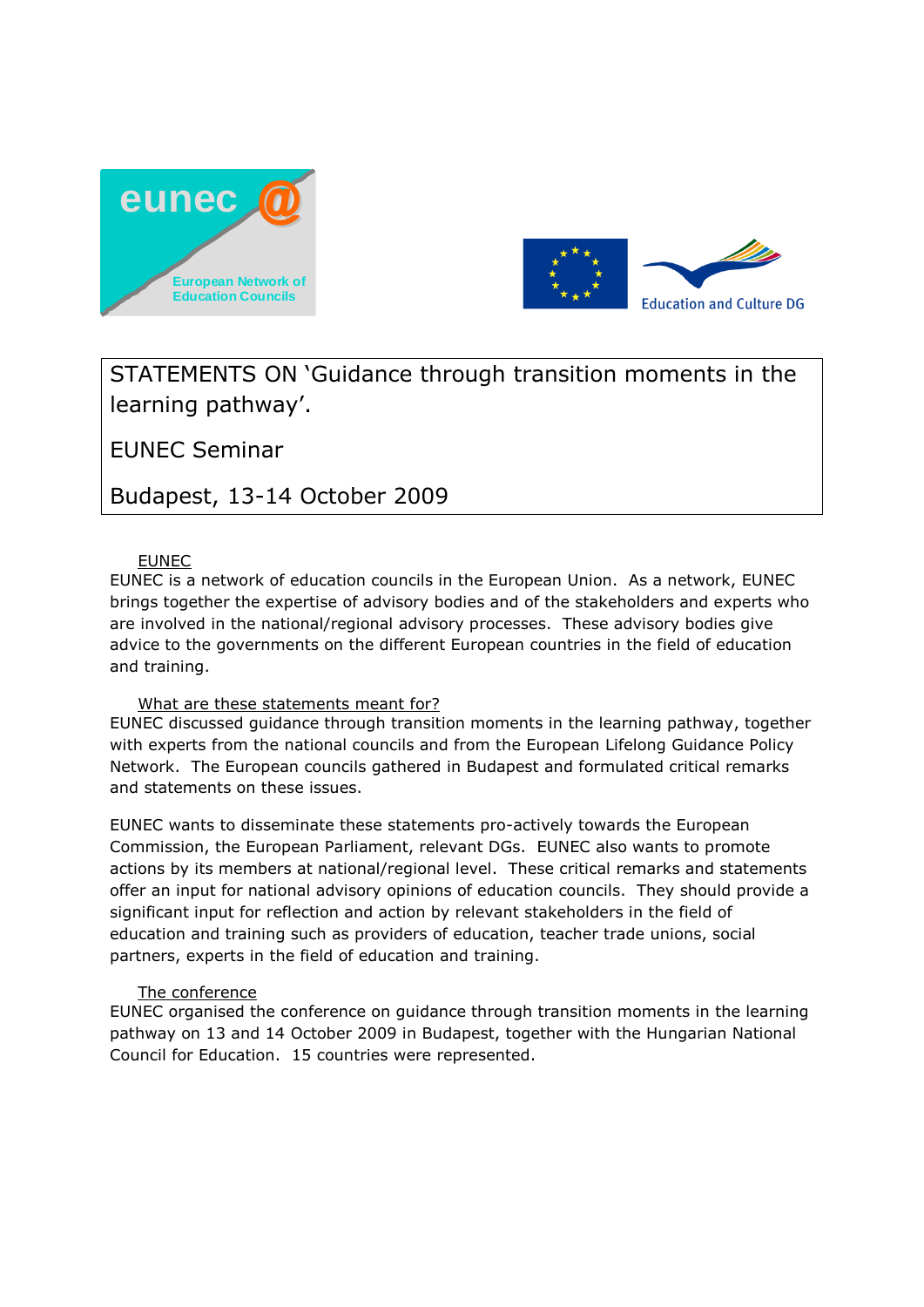### **Statements**

## **1. Guidance, an emerging theme for EUNEC**

Guidance has always been a part of the common understanding of EUNEC. In the past, EUNEC focused particularly on vulnerable learners and the effects of national and European policies on these target groups; EUNEC discussed EQF, ECVET and learning outcomes. Implicitly, guidance is the 'fil rouge' of the EUNEC statements on those subjects.

However, guidance is not a goal in itself; it is an instrument.

Drivers for the choice of guidance at this particular moment are

- The European education and training policy
- The lack of transparency of VET and education systems; the lack of smooth transitions
- The economic and social situation

# **2. Guidance, multiple perspectives**

Guidance is at the crossroad of different perspectives and needs:

- The needs of society: welfare, social cohesion, health
- Equity and education goals: all pupils should leave schools qualified
- The needs of labour market, of career and life
- Guidance as a private good

Guidance is part of a global educational concept: participation of learners, participation of parents, active learning, learning outcomes,…

Guidance is part of the lifelong learning paradigm.

Guidance is a necessity, because of the fact that education systems became more flexible and diverse, dealing with diversity and equity, with inclusive education and special needs.

### Characteristics of guidance

- Guidance is not a separate subject, but part of a cross curricular approach with links to the curriculum, the hidden curriculum, the school organisation, the learning pathways. There are also links to reflection, to self esteem, to soft goals in education.
- Guidance has to be a mainstream service; we should avoid the remedial image of guidance.
- Guidance at transition moments is crucial but guidance should be integrated in a lifelong continuous and trajectory approach, starting with early childhood.
- Guidance takes into account the context of the learner (family, social environment)
- In the field of guidance schools stand in the first line, but networking with other professional actors is crucial
- Guidance involves the responsibility of the user: every person has to manage his own career, make his own choices.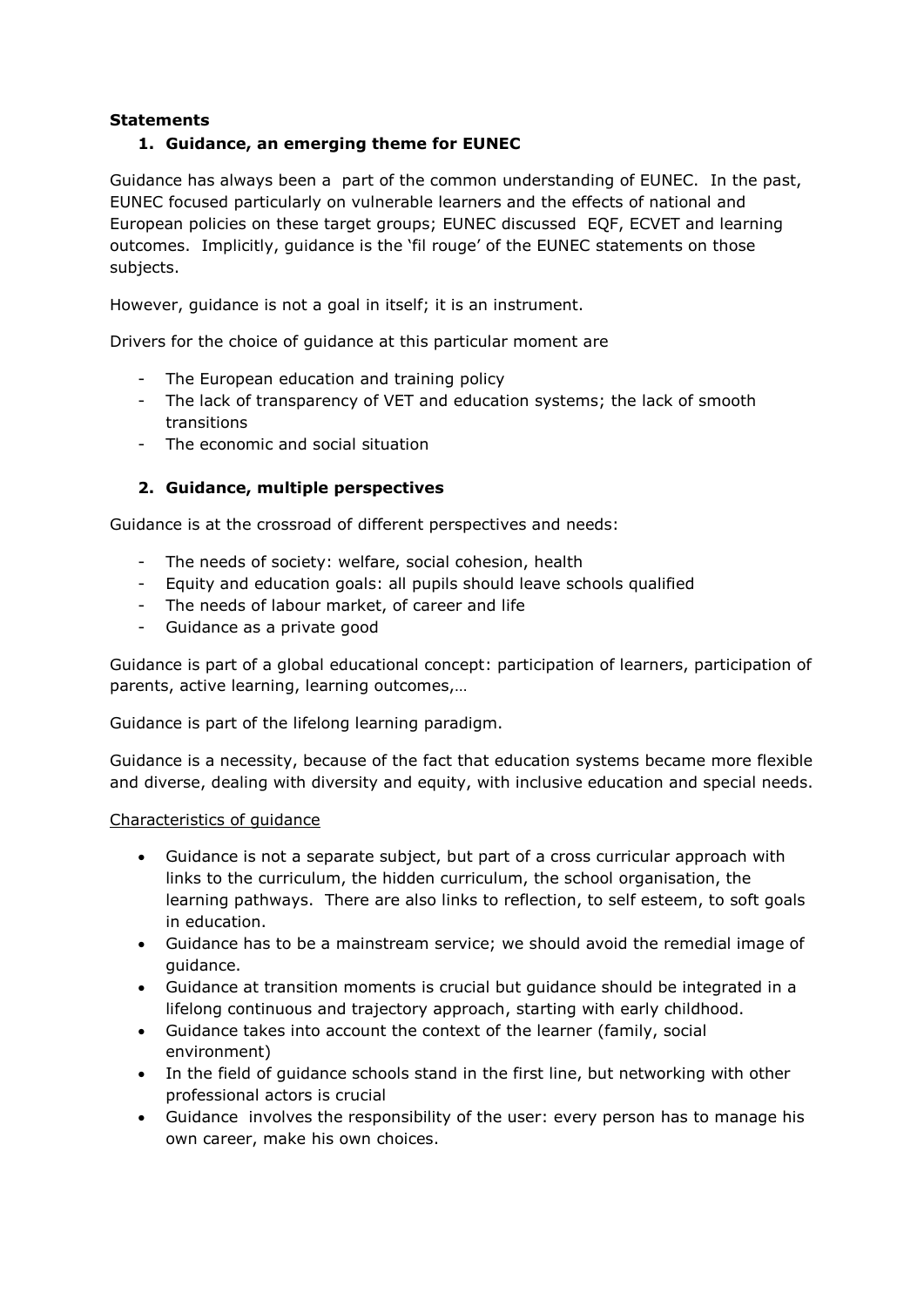#### Networking: a key word

In the field of guidance, schools should be networking with the broader context: labour market, cultural background, sociography of the neighbourhood. There is a need for transversal policy lines at local/regional and at national level (actors, ministries).

Gaps between education and training levels and sectors should be closed.

Collaboration between multiple different actors should have a formal status and support structures in order to be able to build bridges and interfaces. An efficient guidance system needs to be transparent in order to improve common understanding.

#### Enhancing the care taking capacity of schools

The policy making capacity of school leadership has to be stressed: within this capacity a strand has to do with care, with managing arrangements for the pupils.

### **3. Vulnerable learners**

Who are they?

- School repeaters
- Unqualified school leavers, drop outs
- Children with special needs
- Youngsters and adults suffering from critical conditions on the labour market, life crisis and reorientation, unemployment
- Youngsters and adult with insufficient level of literacy and numeracy

If guidance wants to be effective, it cannot be centred only on the vulnerable learner as an individual. It has to take into account the whole context: his family and social, economic and cultural background.

### 3.1 Unqualified school leavers

It is very important to work on a positive approach building self confidence. Guidance should convince people : 'Society needs you; you are valuable to society'. On the other hand, there are links with active citizenship: people have to be willing to take that responsibility.

Guidance should offer second chances and flexible learning pathways, appealing to the diverse competences and talents of people.

During the trajectory guidance approach, the 'salmon principle', where people start at a lower level and are able to make their way up thanks to efforts and education, is more motivating than the 'cascade principle' (people starting on a high level, and having to take a step back if they don't succeed).

The concept of 'open school' assures links with the neighbourhood and the environment.

The concept of 'community schools' assures a coordinated and diverse offer of learning pathways within a geographical area.